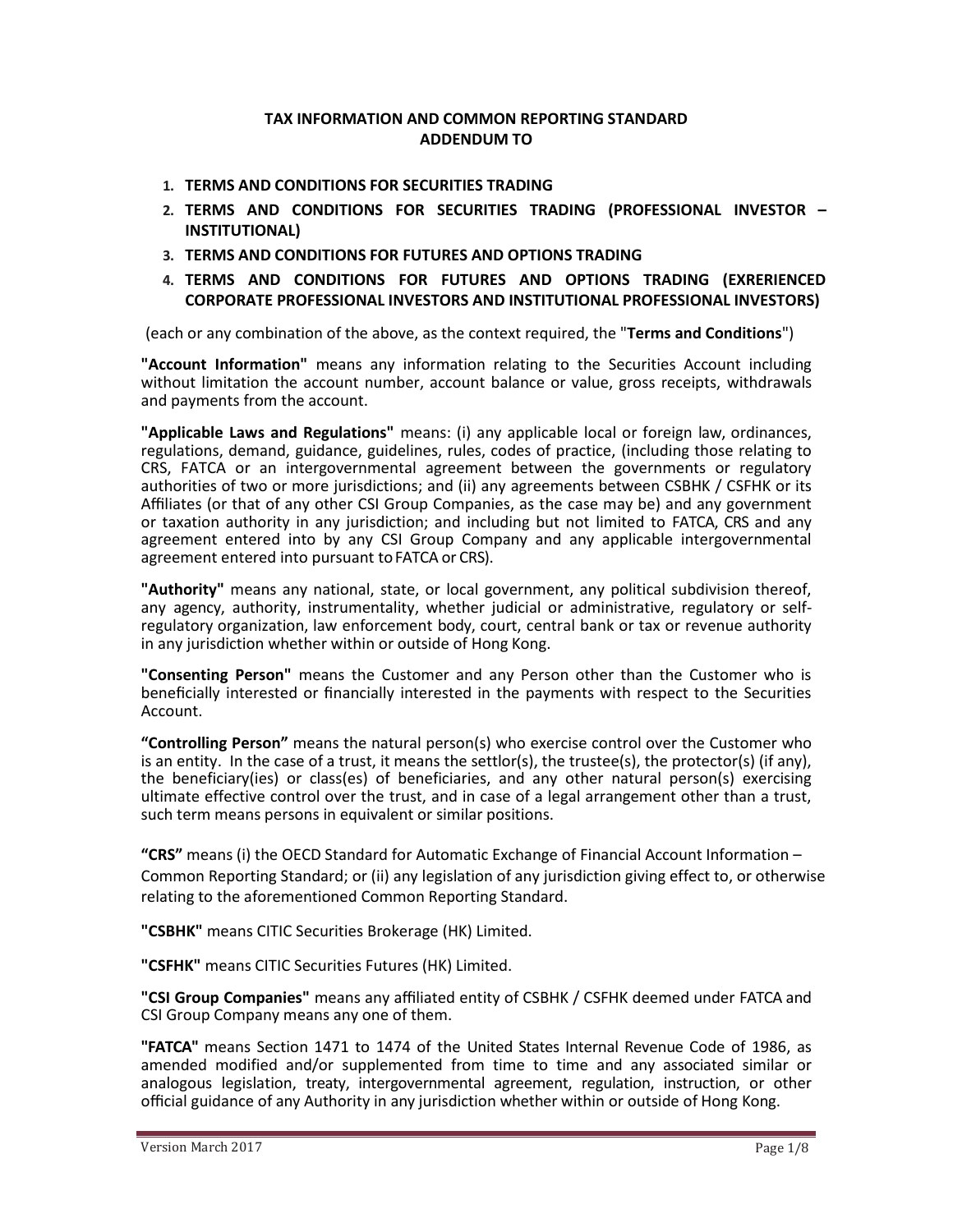**"Person"** means an individual, corporation, company, partnership, joint venture, trust, estate, limited liability company, unincorporated organization or other entity.

**"Personal Information"** in respect of the Customer any Controlling Person or Consenting Person (i) where the Customer, and any Consenting Person is an individual, Personal Information include his/her full name, date and place of birth, residential address, mailing address, contact information (including telephone number), and any ID and passport numbers, taxpayer identification number(s), social security number, nationality(ies), citizenship(s), residency(ies) and tax residency(ies) or (if applicable) such information as CSBHK / CSFHK and/or its Affiliates may reasonably require regarding the Customer and any Controlling Person or Consenting Person; (ii) where the Customer and any Consenting Person is a corporate/entity, its date and place of incorporation or formation, registered address, mailing address, residency(ies), address of place of business, tax identification number, tax status, tax residency, registered address, address of place of business or (if applicable) such information as CSBHK / CSFHK and/or its Affiliates may reasonably require.

**"Tax Information"** in respect of the Customer, any Controlling Person or Consenting Person, means: (i) any documentation or information (and accompanying statements, waivers and consents as CSBHK / CSFHK and/or its Affiliates may from time to time require or as the Customer, any Controlling Person or Consenting Person from time to time give) relating, directly or indirectly, to the tax status of the Customer, any Controlling Person or Consenting Person; (ii) Personal Information of the Customer, any Controlling Person or Consenting Person; and (iii) Account Information.

"**OCED**" means The Organisation for Economic Co-operation and Development. The OECD has developed the rules to be used by all governments participating in the CRS and these can be found on the OECD's Automatic Exchange of Information (AEOI) website: **www.oecd.org/tax/automaticexchange/**

- 1 The Customer must provide CSBHK / CSFHK and/or its Affiliates with its Personal Information, and where reasonably required by CSBHK / CSFHK and/or its Affiliates, of any Controlling Person or Consenting Person, in such form and within such time, as CSBHK / CSFHK and/or its Affiliates may from time to time require.
- 2 When there is a change or addition to its Personal Information, and, where applicable, of any Controlling Person or Consenting Person, the Customer must update CSBHK / CSFHK and/or its Affiliates promptly (and in any event no later than 30 days from the date of the change or addition) of the change oraddition.
- 3 The Customer must, and, where applicable, procure such other Controlling Person or Consenting Person to, complete and sign such documents and do such things as CSBHK / CSFHK and/or its Affiliates may reasonably require from time to time for purposes of compliance with any Applicable Laws and Regulations.
- 4 The Customer agrees that CSBHK / CSFHK and/or its Affiliates may directly require any other Controlling Person or Consenting Person to provide or confirm accuracy of their Personal Information without involving the Customer if CSBHK / CSFHK and/or its Affiliates reasonably consider it to be appropriate.
- 5 The Customer agrees that any CSI Group Company may (i) collect and maintain information; (ii) report the Securities Account or disclose Tax Information relating to himself and any other Controlling Person or Consenting Person to any Authority in any jurisdiction for the purpose of ensuring compliance with Applicable Laws and Regulations on the part of CSBHK / CSFHK, its Affiliates, or on the part of any CSI Group Company.
- 6 The Customer waives, and, where reasonably required by CSBHK / CSFHK and/or its Affiliates, agree to procure any other Controlling Person or Consenting Person to waive,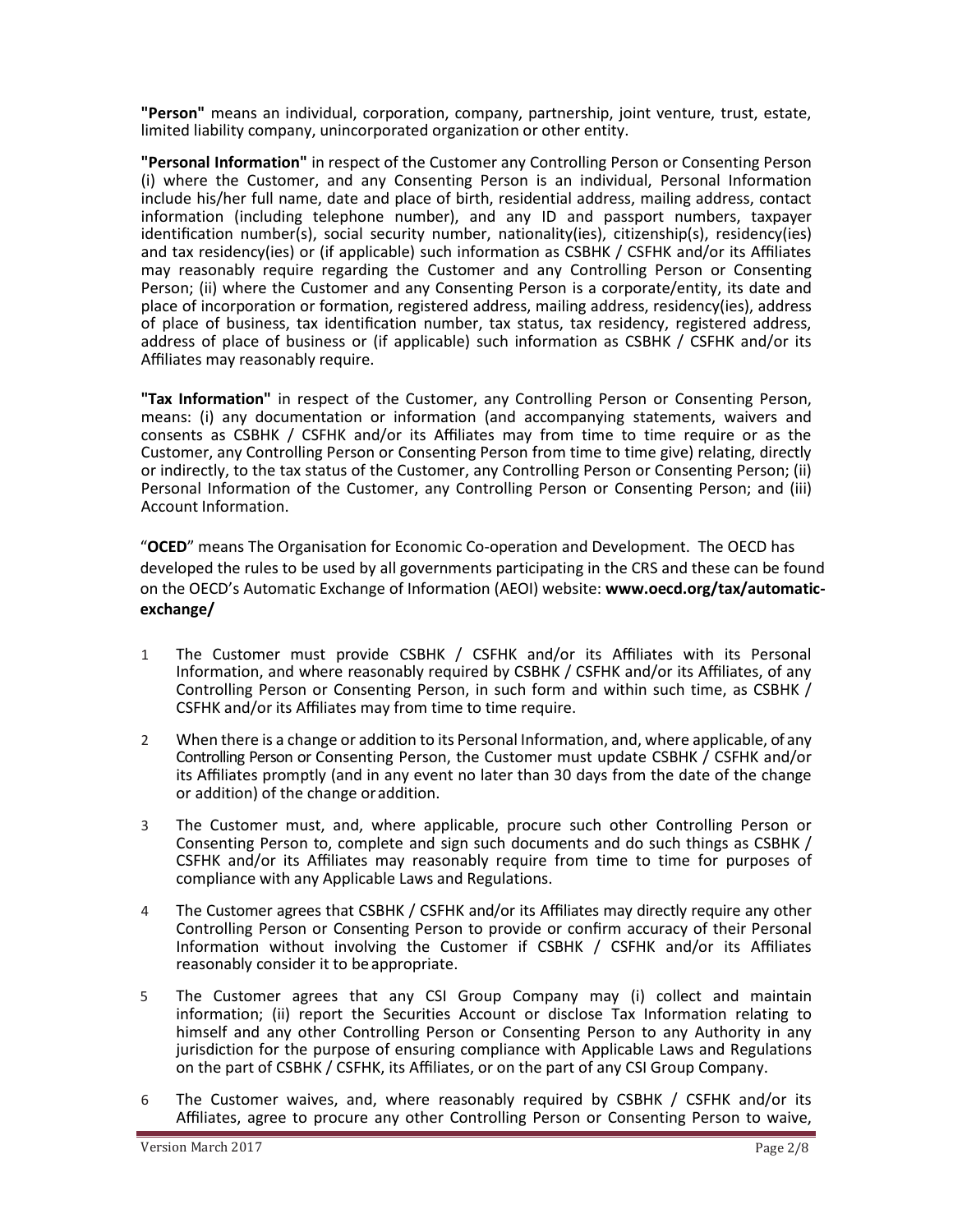any applicable restrictions which would otherwise hinder CSBHK / CSFHK's, its Affiliates', or any CSI Group Company's ability to disclose Tax Information in the manner described in paragraph 5.

- 7 The Customer agrees that CSBHK / CSFHK and/or its Affiliates may directly require any other Controlling Person or Consenting Person to agree to the reporting or disclosure described in paragraph 5 and/or waive any otherwise applicable restrictions on such disclosure, if CSBHK / CSFHK and/or its Affiliates reasonably consider it to be appropriate.
- 8 The Customer agrees that CSBHK / CSFHK and/or its Affiliates may take one or more of the following actions at any time if it considers necessary or desirable to comply with all Applicable Laws and Regulations:
	- (a) deduct from or withhold part of any amounts payable to the Customer under the Securities Account;
	- (b) terminate the Securities Account and discontinue entirely or in part CSBHK / CSFHK's relationship with the Customer;
	- (c) report or provide (whether before or after the termination of the Securities Account ) the Tax Information relating to the Customer and/or any of the Controlling Person or Consenting Persons to such Authority in any jurisdiction, as may be required for CSBHK / CSFHK and/or its Affiliates to ensure compliance with any Applicable Laws and Regulations.
- 9 The Customer confirms and agrees that, without prejudice to any other provisions of the Terms and Conditions:
	- (a) he has read this Addendum, has received adequate explanation from CSBHK / CSFHK (or the Customer's broker, lawyer, or tax advisor, as applicable), and understands the implications of this Addendum by which he irrevocably agrees to be bound;
	- (b) any agreement, waiver, confirmations given in, or to be given pursuant to, this Addendum are irrevocable;
	- (c) no CSI Group Company, including CSBHK / CSFHK nor its Affiliates, shall be liable for any costs or loss that the Customer (or any other Controlling Person or Consenting Persons) may incur because of a CSI Group Company taking any actions permitted by or exercising any powers under this Addendum;
	- (d) the amount (if any) payable by CSBHK / CSFHK and/or its Affiliates where CSBHK / CSFHK and/or its Affiliates exercises its right to terminate the Securities Account under this Addendum may differ from the amount payable where the Customer surrenders or terminates the Securities Account pursuant to other provisions of the Terms and Conditions;
	- (e) the Customer must obtain or, as the case may be, have obtained the requisite consent from each Controlling Person and/or Consenting Person for the provision of his/her Tax Information to CSBHK / CSFHK and/or its Affiliates and the disclosure of any of such Tax Information by CSBHK / CSFHK and/or any CSI Group Company under this Addendum;
	- (f) the Customer must inform each Controlling Person and/or Consenting Person of CSBHK / CSFHK's and/or its Affiliates' powers under this Addendum;
	- (g) the Customer agrees and warrants that it will provide accurate and complete Personal Information and Tax Information including any declaration of tax residency(ies) to CSBHK/ CSFHK under this Addendum;
	- (h) the Customer agrees that his obligation under this Addendum, including without limitation the obligation to provide information and documentation to CSBHK/ CSFHK and to notify CSBHK/CSFHK within 30 days of any change in the Personal Information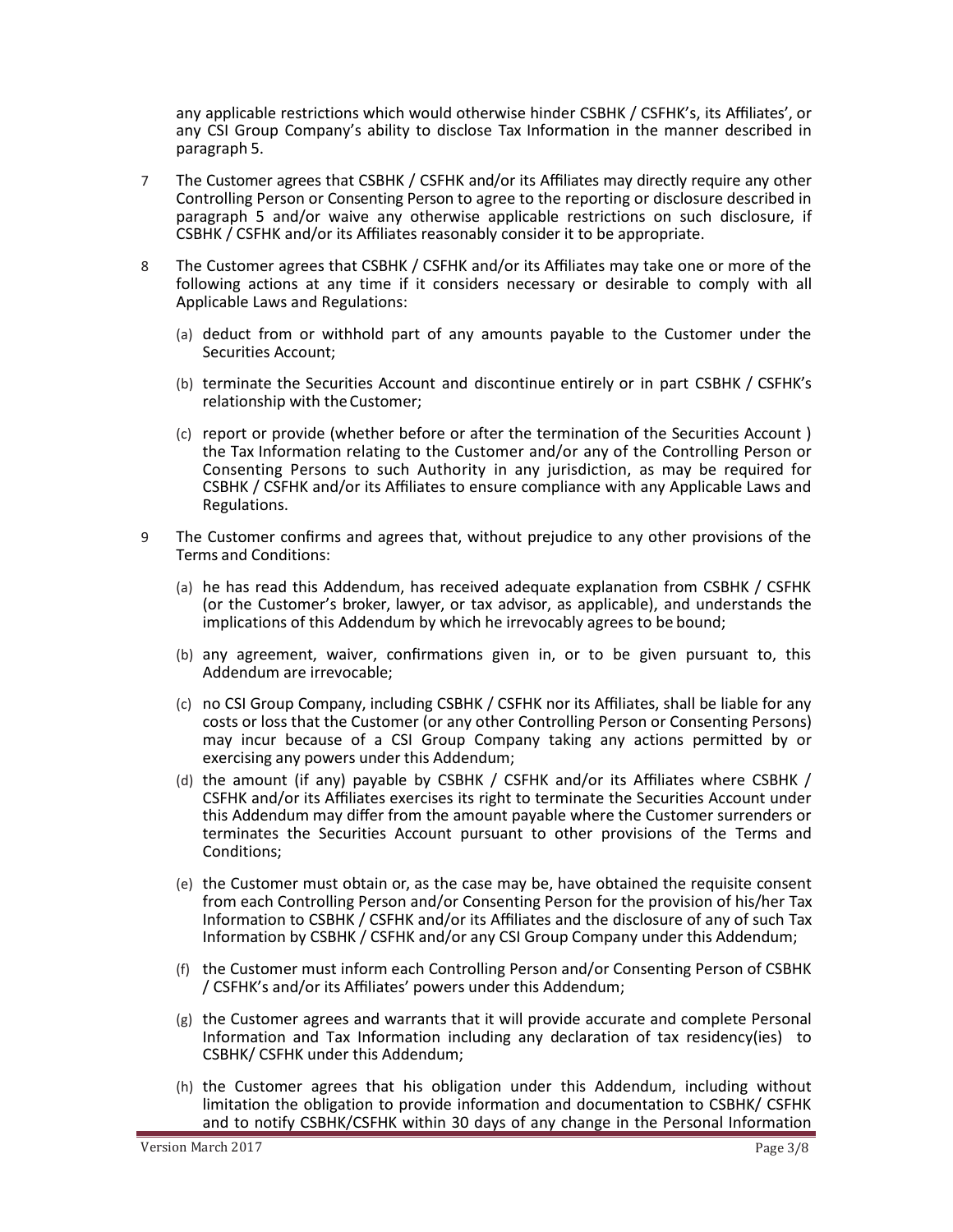and Tax information relating to his account, constitutes a continuing obligation under the Terms and Conditions; and

- (i) CSBHK / CSFHK and/or its Affiliates may report the Tax Information or disclose any and all information related to the Securities Account to any government or tax authority (whether within or outside Hong Kong) and whether before or after the exercise of a termination right under this Securities Account by CSBHK / CSFHK.
- 10 Unless otherwise defined herein, all capitalized terms shall have the same meaning as set forth in the Terms and Conditions.
- 11 This Addendum, as amended and/or supplemented from time to time, shall become an integral part of all contracts, agreement and other binding arrangements which you enter into with CSBHK / CSFHK. CSBHK / CSFHK shall notify you of any material changes although it shall be your responsibility to ensure that you are referring to the current version of the Addendum, which will be made available on our corporate website at:

## http://www.citics.com.hk/AccountOpening.aspx

12 In the event of any inconsistency between the provisions of this Addendum and the Agreement, the provisions of this Addendum will prevail.

*We agree and acknowledge that we have read and understood the above terms and conditions and that these terms and conditions will form an integral part of all contracts, agreement and other binding arrangements which we enter into with CSBHK /CSFHK.*

| Customer Name: 1988 and 2008 and 2008 and 2008 and 2008 and 2008 and 2008 and 2008 and 2008 and 2008 and 2008 and 2008 and 2008 and 2008 and 2008 and 2008 and 2008 and 2008 and 2008 and 2008 and 2008 and 2008 and 2008 and |  |
|-------------------------------------------------------------------------------------------------------------------------------------------------------------------------------------------------------------------------------|--|
|                                                                                                                                                                                                                               |  |
|                                                                                                                                                                                                                               |  |
|                                                                                                                                                                                                                               |  |
| Authorized Person of the Corporate /                                                                                                                                                                                          |  |
|                                                                                                                                                                                                                               |  |
|                                                                                                                                                                                                                               |  |
| Authorized Person Name (for corporate client only): ____________________________                                                                                                                                              |  |
| Authorized Person Title (for corporate client only): ___________________________                                                                                                                                              |  |
|                                                                                                                                                                                                                               |  |
|                                                                                                                                                                                                                               |  |
| (to be completed by CSBHK / CSFHK)                                                                                                                                                                                            |  |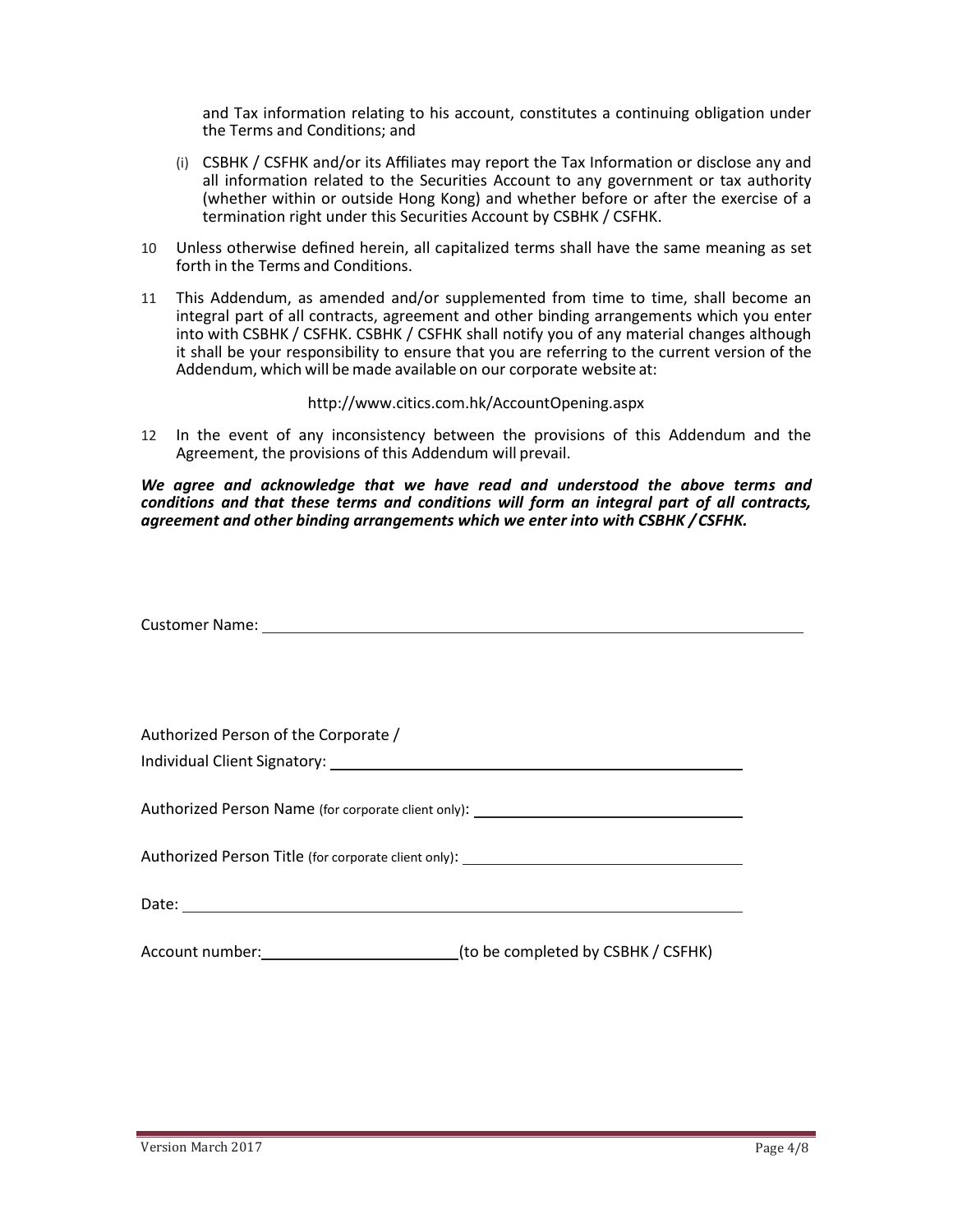- **1.** 證券買賣條款
- **2.** 證券買賣條款(專業投資者-機構)
- **3.** 期貨及期權買賣條款
- **4.** 期貨及期權買賣條款(經驗法團專業投資者及機構專業投資者)
- (以上各項每項或它們的任何組合(如文意要求)**,** 均稱為「條款及條件」)的 稅務信息與共同匯報標準附件

「**帳戶資料**」指關於證券戶口的任何資料,包括但不限於帳戶號碼、帳戶結餘或價值、帳戶的總收 入和收支。

「**適用法律法規**」指:⑴任何適用的本地或外地法律、 憲法、 法例 (例如該條例)、 法規、付款 要求、指示、指引、守則、實務守則(例如證監會的操守準則)、指引說明、規則、附例、慣例和 相關市場、政府或監管機構、交易所、結算所及/或其他機構的慣例、使用、裁斷、解釋、標準、 徵費及/或行政要求(包括有關共同匯報標準,FATCA 或不論是否與兩個或以上司法管轄區的政府 或監管機關之間訂立的政府與政府間的協議有關的);及(ii)中信証券期貨香港(或任何其它中信證 券國際集團公司)與任何司法管轄區的任何政府或稅務機關之間的協議(包括但不限於任何其它中 信證券國際集團公司按照 FATCA 或共同匯報標準而簽訂的任何協議)。

「機關」指不論在香港以內或以外的任何管轄區的任何全國、國家或當地政府、其任何政治分部、 任何代理、機關、媒介(不論是司法還是行政的)、監管或自我監管機構、執法機關、法院、中央 銀行或稅務或稅收機關。

「同意人士」指客戶及除客戶以外對於證券戶口的各項付款有實益權益或財務權益的任何人。

「**控權人**」指對作爲實體的客戶行使控制權的自然人。就信託而言,「控權人」指屬該信託的財產授 予人、受託人、保護人(如有的話)、受益人或某類別受益人的成員的個人;及任何能對該信託的管理 行使實際最終控制權的自然人,就並非信託的法律安排而言,「控權人」指處於相等或相似位置的人 士。

「**共同匯報標準**」指(i) 經濟合作與發展組織財務帳戶信息自動交換標準;或(ii)任何管轄區爲實行上 述標準而制訂或以其他方式涉及上述標準的任何法律。

「**中信証券經紀香港**」指中信証券經紀(香港)有限公司。

「中信証券期貨香港」指中信証券期貨(香港)有限公司。

「各中信證券國際集團公司」指中信証券經紀香港/中信証券期貨香港在 FATCA 下的任何聯屬實 體;而「中信證券國際集團公司」則指他們任何之一。

「**FATCA**」指美國的《1986 年國內稅收法》(不時修訂、修改或補充)第 1471 至 1474 條以及任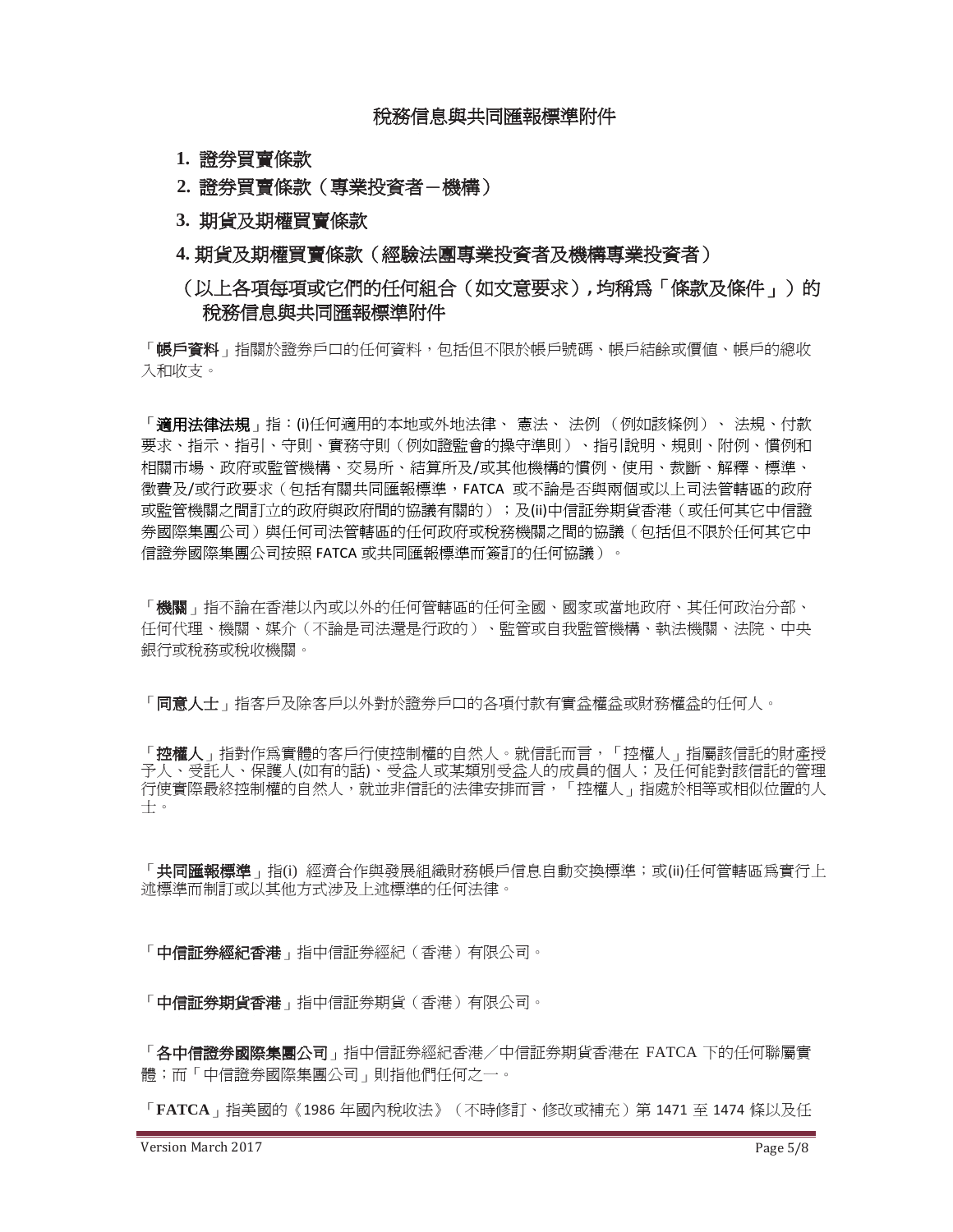何聯屬、類似或 相似的法例、條約、政府與政府間的協議、法規、指示或不論香港以內或以外的 任何管轄區的任何 機關的其他官方指引。

「人士」指個人、法團、公司、合夥業務、合資企業、信託、產業、有限責任公司、非法團組織或 其他實體。

「**個人資料**」,關於客戶、任何控權人和任何同意人士而言:(i)如客戶、任何控權人和任何同意人 士是個人,個人資料是指其全名、出 生日期和地點、住址、郵遞地址、聯絡資料(包括電話號 碼)、任何身份證及護照號碼,以及任何稅務識別號碼、社會保障號碼、國籍、公民權、居民權及 稅務居地證或(如適用)中信証券經紀香港/中信証券期貨香港或/及其 聯屬人合理要求提供關 於客戶、任何控權人和任何同意人士的資料;(ii)如客戶、任何控權人和任何同意人士是法團/實體, 是 指其註冊成立或組成的日期和地點、註冊地址、業務地址或地點、稅務識別號碼、稅務狀況、 稅務 居地、註冊地址、郵寄地址、居住地、業務地址或地點或(如適用)中信証券經紀香港/中 信証券期貨香港或/及其聯 屬人合理要求提供關於其每名大股東和控權人的資料。

「**稅務資料**」,就客戶、任何控權人和任何同意人士而言,指:⑴直接或間接關於客戶、任何控權 人和任何同意人士的稅務狀 況的任何文件或資料(以及中信証券經紀香港/中信証券期貨香港或/ 及其聯屬人不時要求或客戶、任何控權人和任何同意人士不時給予的隨附報表、豁免及同意);(ii) 客戶、任何控權人和任何同意人士的個人資料;及(iii) 帳戶資料。

「**OCED**」指經濟合作與發展組織。經濟合作與發展組織為參與使用共同匯報標準的各國政府製定規 則, 規則詳情可瀏覽經濟合作與發展組織的自動交換資料 (AEOI)網站上: www.oecd.org/tax/automatic-exchange/

- 1 客戶必須按照中信証券經紀香港/中信証券期貨香港或/及其聯屬人不時要求的格式和時間, 向中信証券經紀香港/中信証券期貨香港或/及其聯屬人提供其個人資料,而如中信 証券經 紀香港/中信証券期貨香港或/及其聯屬人合理要求,同時提供任何控權人或任何同意人士 的個 人資料。
- 2 如其個人、任何控權人或任何同意人士資料有更改或增加及如適用時,客戶必須及時(及無論 如何不遲於更改或增加之後 30 天)向中信証券經紀香港/中信証券期貨香港或/及其聯屬人提 供所更改或增加的資料。
- 3 客戶必須及(如適用者)促使其他控權人或同意人士按照中信証券經紀香港/中信証券期貨 香港或/ 及其聯屬人為了符合任何適用法律法規而不時提出的合理要求,填寫和簽署文件和 作出事 情。
- 4 客戶同意,如中信証券經紀香港/中信証券期貨香港或/及其聯屬人合理認為合適,中信証券 經紀香港/中信証券期貨香港或/及其聯屬人可直接要求任何其他控權人或同意人士提供他 們的個人 資料或確認他們的個人資料真確,而無須牽涉客戶。
- 5 客戶同意,任何中信國際集團公司可以為了確保中信証券經紀香港/中信証券期貨香港一 方、 其聯屬人或仟何中信國際集團公司一方符合適用法律法規而(i)收集及維護資料;(ii)匯報 其證券戶口或披露關於他自己及任何其他控權人或同意人士的稅務資料給任何管轄區內的任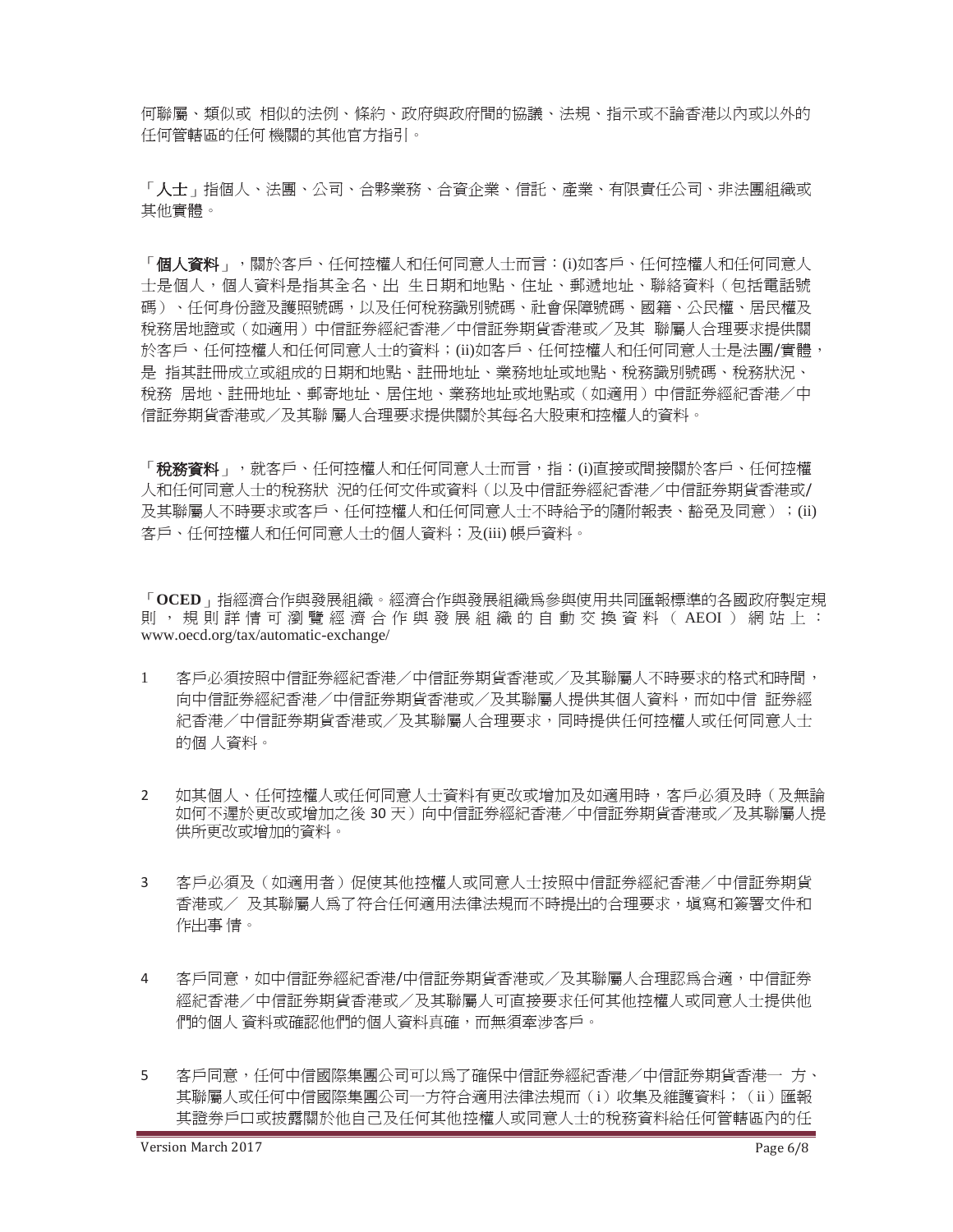何機關。

- 6 客戶放棄並(如中信証券經紀香港/中信証券期貨香港或/及其聯屬人合理要求)同意促使 任何其他控權人或同意人士放棄任何適用的限制,否則此等限制會阻礙中信証券經紀香港/ 中信証券 期貨香港、其聯屬人或任何中信國際集團公司按照第 5 段說明的方式披露稅務資料 的能力。
- 7 客戶同意,如中信証券經紀香港/中信証券期貨香港或/及其聯屬人合理認為合適,中信証券 經紀香港/中信証券期貨香港或/及其聯屬人可直接要求任何其他控權人或同意人士同意作 出第 5 段說 明的匯報或披露及/或放棄任何如非這樣便適用的披露限制。
- 8 客戶同意,如中信証券經紀香港/中信証券期貨香港或/及其聯屬人認為必要或合宜以符合 所有適用法律法規,可以隨時採取以下一種或多種行動:
	- (a) 自證券戶口中部分扣減或預扣任何應付給客戶的金額;
	- (b) 終止證券戶口和完全或部分中止中信証券經紀香港/中信証券期貨香港或/及其聯屬人與 客戶的關係;
	- (c) 為了中信証券經紀香港/中信証券期貨香港或/及其聯屬人確保符合任何適用法律法規的 需要,(不論在證券戶口終止之前或之後)匯報或提供關於客戶及/或任何控權人或同意 人士的稅務資料 給任何管轄區的機關。
- 9 客戶確認並同意,在不影響條款及條件的任何其他條文下:
	- (a) 他已閱讀本附件、從中信証券經紀香港/中信証券期貨香港(或客戶的經紀、律師或稅務 顧問(以適用者為準))方面收到足夠的解釋,並且明白本附件的含意,而他不可撤銷地 同意受其約束;
	- (b) 本附件內或按照本附件而作出的任何協議、放棄或確認均不可撤銷;
	- (c) 任何中信國際集團公司包括中信証券經紀香港/中信証券期貨香港或/及其聯屬人均無須 對客戶(或任何其他控權人或同意人士)因為某中信國際集團公司採取本附件許可的任何 行動或行 使本附件下的任何權力而產生的任何費用或損失負責;
	- (d) 當中信証券經紀香港/中信証券期貨香港或/及其聯屬人行使本附件下的權利終止證券戶 口時,中信証券經紀香港/開拓基本及入入,並属人應付的金額(如有)可以與 客戶按照條款及條件的其他條文放棄或終止證券戶口時應付的金額不同;
	- (e) 客戶必須取得或(視情況而定)已經取得所需的每名控權人及/或同意人士的同意,將其稅 務資料提供 予中信証券經紀香港/中信証券期貨香港或/及其聯屬人,以及讓中信証券 經紀香港/中 信証券期貨香港及/或任何中信國際集團公司在本附件下披露任何此等稅